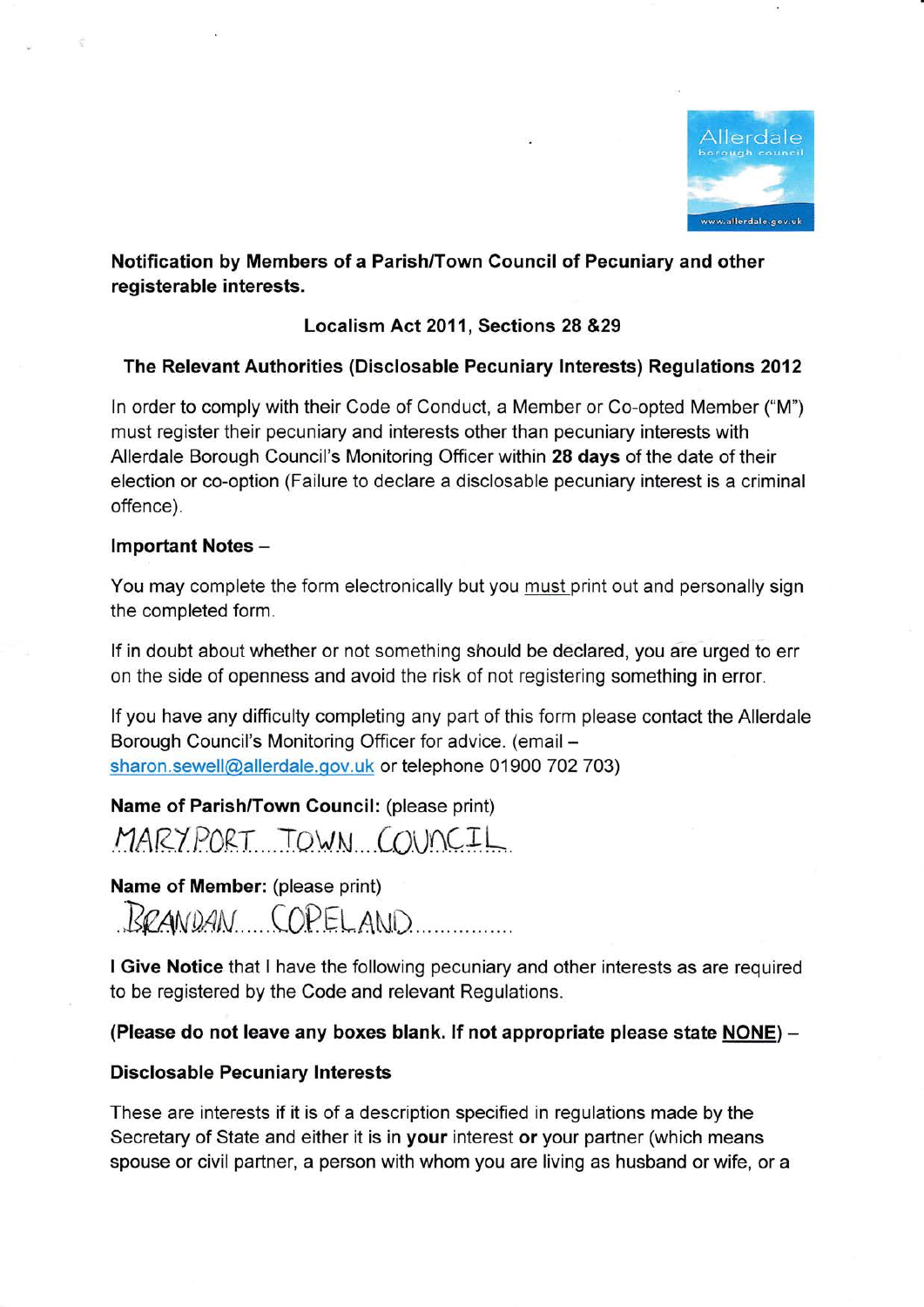person with whom you are living as if you are civil partners) within the following descriptions.

1. Details of any employment, office, trade, profession or vocation carried on for profit or gain.

Casual/Ad-hoc Work at SPecsavers Opticians<br>Ltd, 25 Murray Road, Workington, CA24 2AD<br>12-hour Part-time employment at SPAR MARYPOR,<br>1 SolWAY GARAGE, CURZON ROAD, MARYPORT, CA25 LLW

2. Details of any payment or provision of any other financial benefit (other than from the relevant authority) made or provided within the relevant period in respect of any expenses incurred by M in carrying out duties as a member, or towards the election expenses of M (This includes any payment or financial benefit from a trade union within the meaning of the Trade Union and Labour Relations (Consolidation) Act 1992).

 $N/A$ 

- 3. Details of any contract which is made between the relevant person (or a body in which the relevant person has a beneficial interest) and the relevant  $authority$ 
	- a) under which goods or services are to be provided or works are to be executed; and
	- b) which has not been fully discharged.



4. Details of any beneficial interest in land which is within the area of the relevant authority

N/A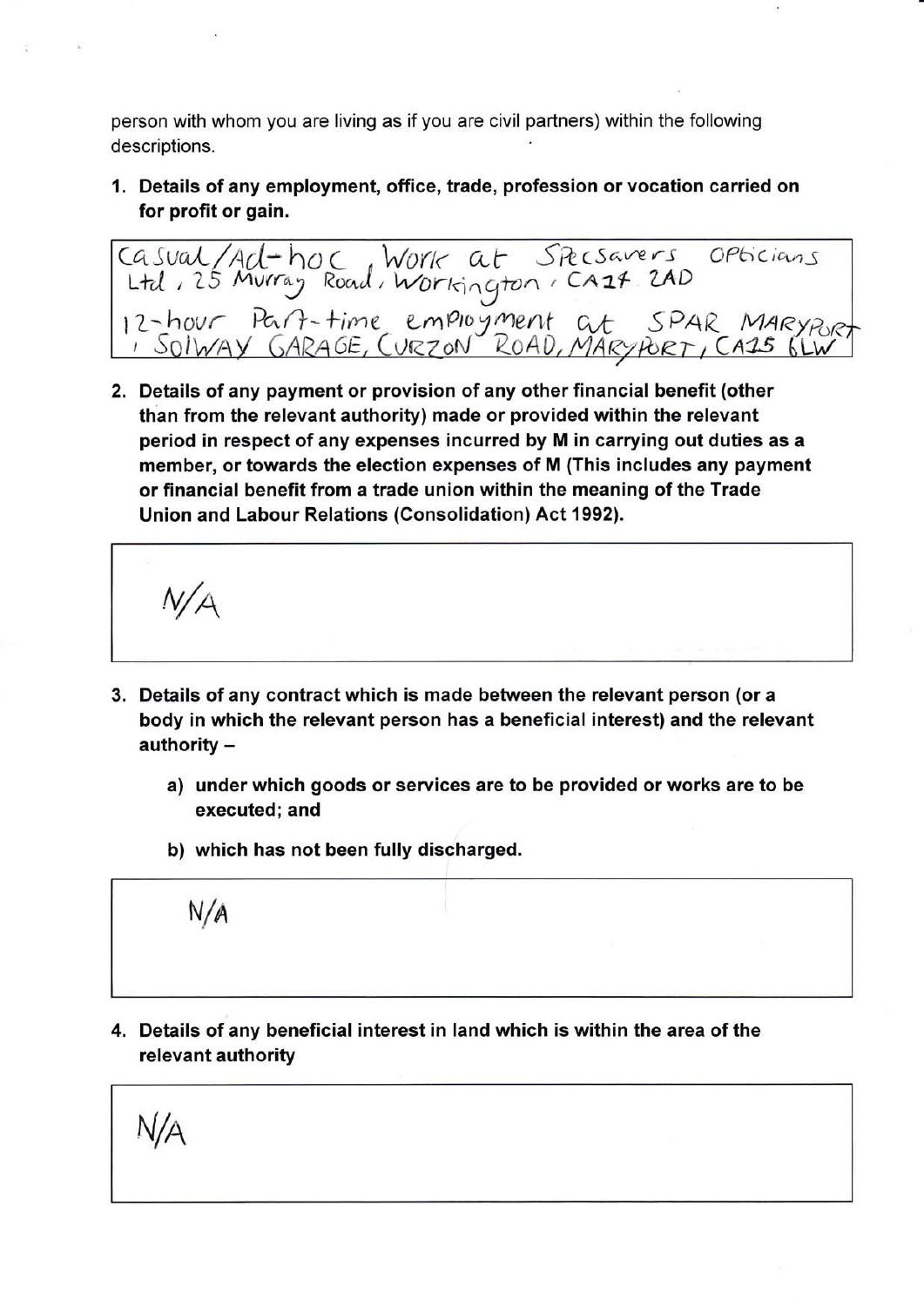5. Details of any licence (alone or jointly with others) to occupy Iand in the area of the relevant authority for a month or'longer.

$$
\mathsf{N}/\mathsf{A}
$$

- 6. Details of any tenancy where (to M's knowledge)  $$ 
	- a) The landlord is the relevant authority; and
	- b) The tenant is a body in which the relevant person has a beneficial interest.

N/A

- 7. Details of any beneficial interest in securities of a body where
	- a) That body (to M's knowledge) has a place of business or land in the area of the relevant authority; and
	- b) Either  $$ 
		- i. The total nominal value of the securities exceeds  $£25,000$  or one hundredth of the total issued share capital of that body; or
		- ii. lf that share capital of that body is of more than one class, the total nominal value of the shares of any one class in which the relevant person has a beneficial interest exceeds one hundredth of the total issued share capital of that class.

 $N/A$ 

#### Other Registrable lnterests

These interests are what the Council has determined should be entered into the authority's register of interests